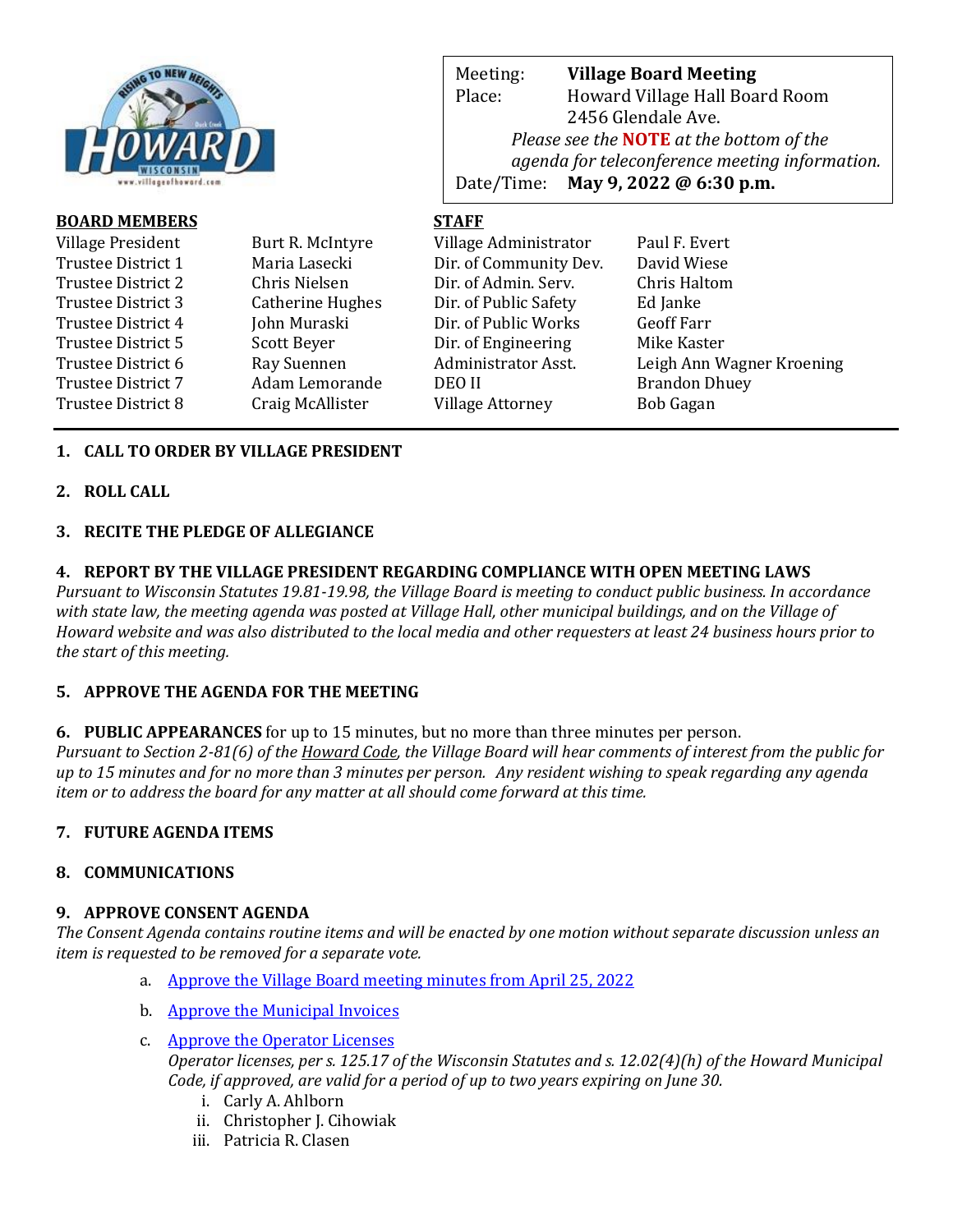- iv. Amy L. Franzen
- v. Savannah A. Kaquatosh
- vi. Sara E. McGuire
- vii. Danielle E. Molzahn
- viii. Koa L. Mueller
- ix. Jessica J. Urbancic
- x. Eric A. VandenAvond
- xi. Donald E. Will
- d. Approve the following renewal 2022-2023 Class A beer and liquor license applications: American Petroleum d/b/a Howard Central BP, 2002 Velp Ave. Himanshu Goel-Agent LTB Shell d/b/a Townline Shell 1773 Cardinal Lane Timothy Bui-Agent Velp Ave. Mobil Mart, 1855 Velp Ave. Sumit M. Patel Velp Gas d/b/a Express, 1618 Velp Ave. Sarbjit Singh-Agent Woodman's Food Market, 2400 Duck Creek Parkway Brenda Raisbeck-Kosman-Agent
- e. Approve the following renewal 2022-2023 Class B beer license applications: Razor Axe LLC, 2331 Velp Ave. Suit N Justin David-Agent Brown Co. Sportsmen's Club, 1711 W Deerfield Ave. Stephen Brunmeier-Agent
- f. Approve the following renewal 2022-2023 Class B beer and liquor license applications: FR Marshall Enterprises d/b/a Josephine's Pizza & Pastaria, 2560 Glendale Ave.

Iron Duck LLC d/b/a Iron Duck, 2525 Velp Ave. Caleb Suda-Agent Gilligan's, 1985 Velp Ave. Chris Knutson-Agent River St. Pier, 1984 Velp Ave. **Lori J McClure-Agent** Lori J McClure-Agent

Frank R. Marshall-Agent

- g. Approve the renewal 2022-2023 Class C wine license application for New Perspectives Howard, 2790 Elm Tree Hill Court (Darin Duvall, agent)
- h. Approve [the Temporary Class B Retailer's License for Providence Academy for the Annual](https://www.villageofhoward.com/DocumentCenter/View/8312/9h-Providence-Academy---Temp-Class-B)  [Fundraising Gala 6 to 9 p.m. May 14, 2022 at 3435 Shawano Ave.](https://www.villageofhoward.com/DocumentCenter/View/8312/9h-Providence-Academy---Temp-Class-B)
- i. Approve [the Temporary Class B Retailer's License for Misfit Mutts Dog Rescue](https://www.villageofhoward.com/DocumentCenter/View/8313/9i-Misfit-Mutts---Temp-Class-B) for the Mutts and [Microbrews event 4 to 8 p.m. July 16, 2022 at 991 N. Military Ave.](https://www.villageofhoward.com/DocumentCenter/View/8313/9i-Misfit-Mutts---Temp-Class-B)

# **10. UNFINISHED BUSINESS OR OLD BUSINESS ITEMS** (None)

## **11. NEW BUSINESS ITEMS**

- a. Review and take action on accepting the 2021 audit report from [Hawkins Ash CPAs on the annual](https://www.villageofhoward.com/DocumentCenter/View/8314/11a-2021-Financial-Statements-w-audit-report)  [financial statements](https://www.villageofhoward.com/DocumentCenter/View/8314/11a-2021-Financial-Statements-w-audit-report) after the auditor gives the following reports:
	- i. [Auditor's report on communication with governance and management advisory comments](https://www.villageofhoward.com/DocumentCenter/View/8315/11a-i-Auditor-report-on-communication)
	- ii. [Auditor's presentation to](https://www.villageofhoward.com/DocumentCenter/View/8316/11a-ii-Hawkins-Ash-board-presentation) the Village Board
- b. [6:35 p.m. Public Hearing regarding "Proposed Special Assessments on Evergreen Avenue"](https://www.villageofhoward.com/DocumentCenter/View/8317/11b-c-Evergreen-Avenue-special-assessments)
- c. Review and take action [on Final Resolution 2022-10, authorizing the levying of special assessments](https://www.villageofhoward.com/DocumentCenter/View/8317/11b-c-Evergreen-Avenue-special-assessments)  [on Evergreen Avenue](https://www.villageofhoward.com/DocumentCenter/View/8317/11b-c-Evergreen-Avenue-special-assessments)